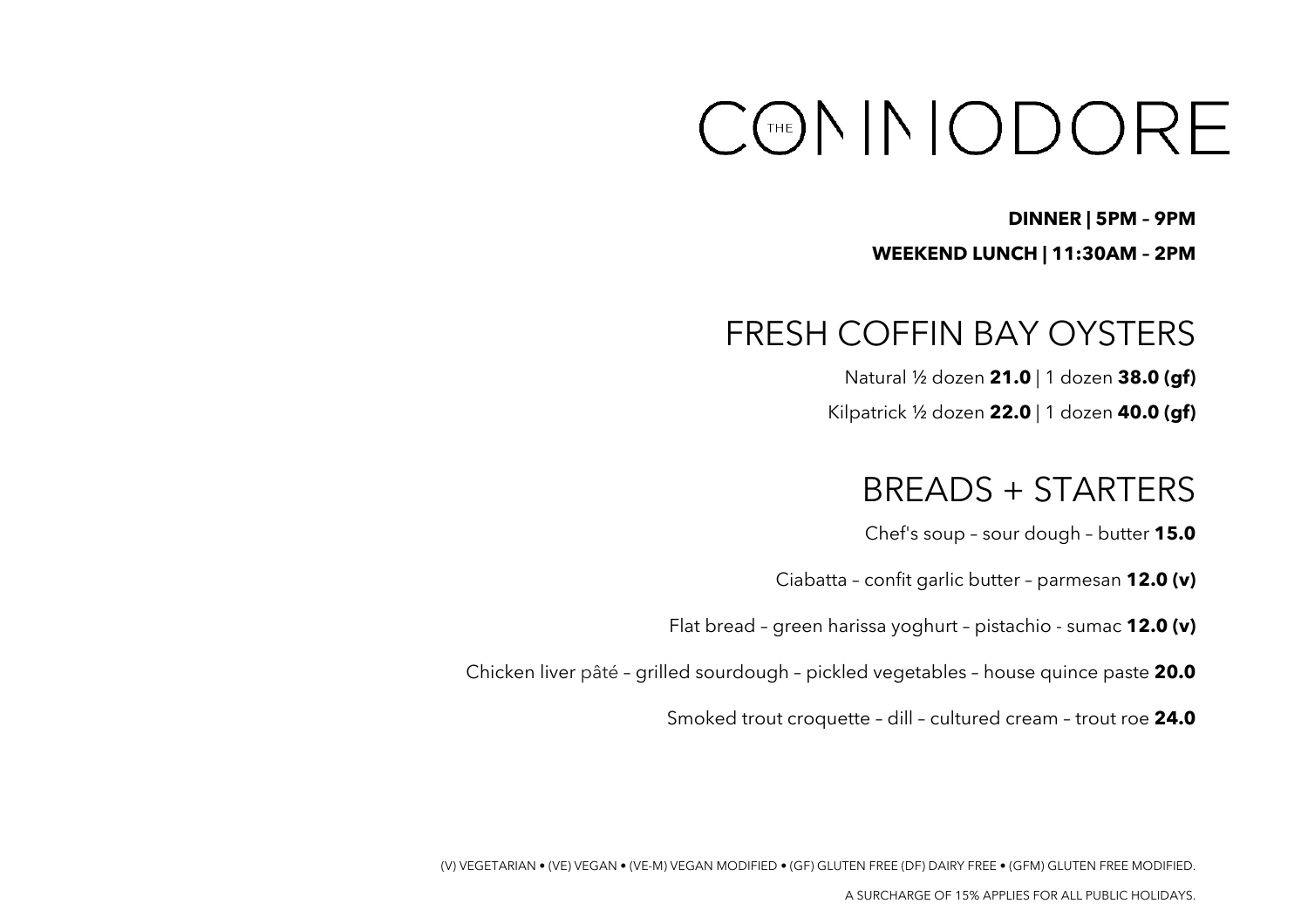## ENTRÉE

Roasted cauliflower 'steak' – romesco sauce – soy pepitas – pistachios – extra virgin olive oil **22.0 (v) (ve) (gf) (df)**

Prawns – smoked bacon – jasmine rice – satay – coriander shoots **26.0 (gf) (df)** 

Scallop – pea – chorizo – chilli oil **24.0 (df) (gf)**

Duck pithivier – rhubarb jam – duck jus **24.0**

Warm grain salad – curried pumpkin – beetroot puree - savory granola – coconut yoghurt – herbs **22.0 (v) (ve) (gf) (df)**

+ chicken **4.5**

+ braised beef cheek **6.0**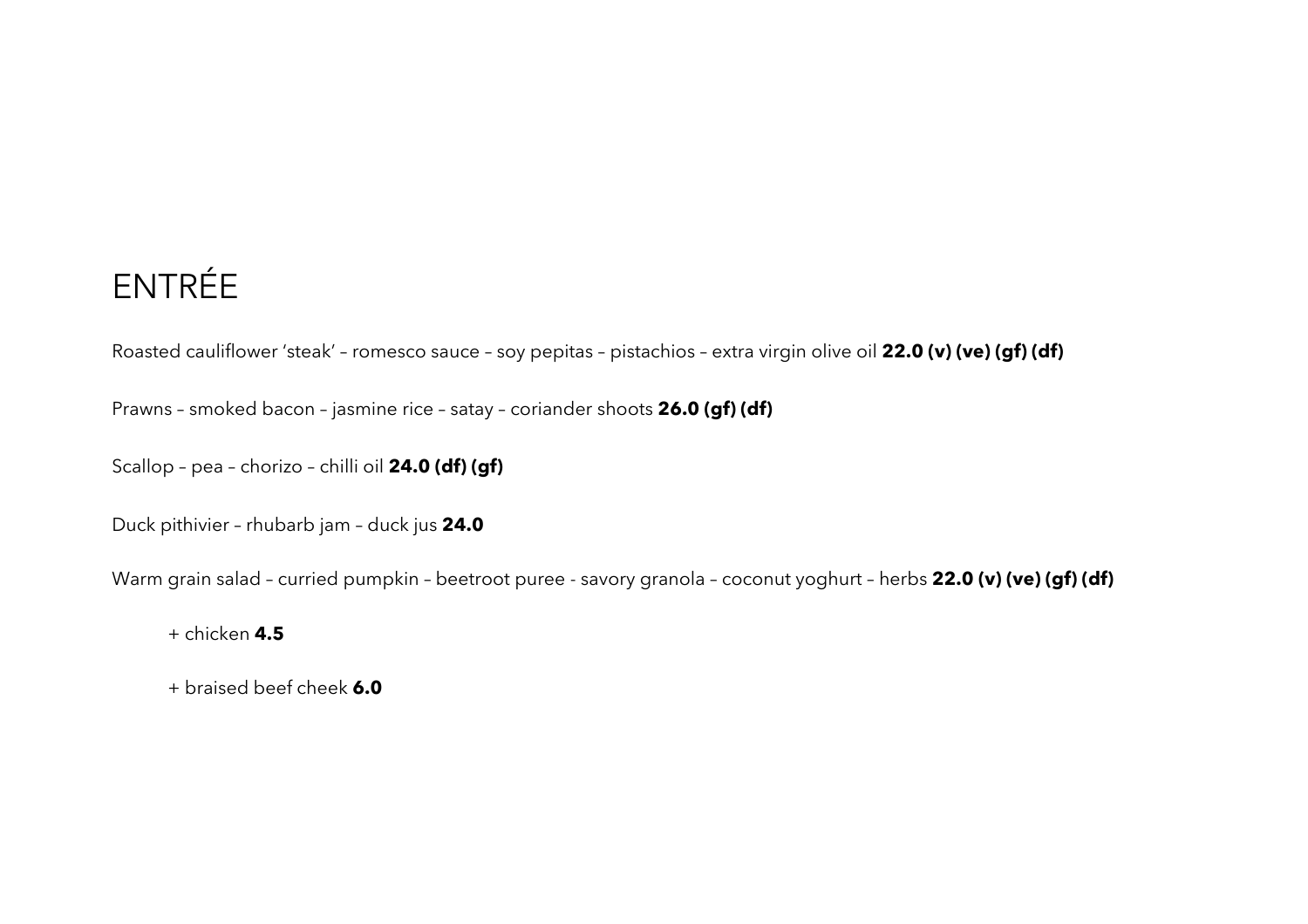## FROM THE GRILL

#### **ALL STEAKS SERVED WITH FRIED POLENTA – CARAMELISED FENNEL SALAD**

300G Porterhouse **42.0 (gf)**

300G Grain-fed 9+ Mayura Signature Series Wagyu rump **54.0 (gf)**

250G Eye Fillet **50.0 (gf)**

#### **YOUR SAUCE OR CONDIMENT SELECTON**

Café de Paris butter

Bearnaise

Chimichurri

Horseradish Cream

Red Wine Jus

(V) VEGETARIAN • (VE) VEGAN • (VE-M) VEGAN MODIFIED • (GF) GLUTEN FREE (DF) DAIRY FREE • (GFM) GLUTEN FREE MODIFIED.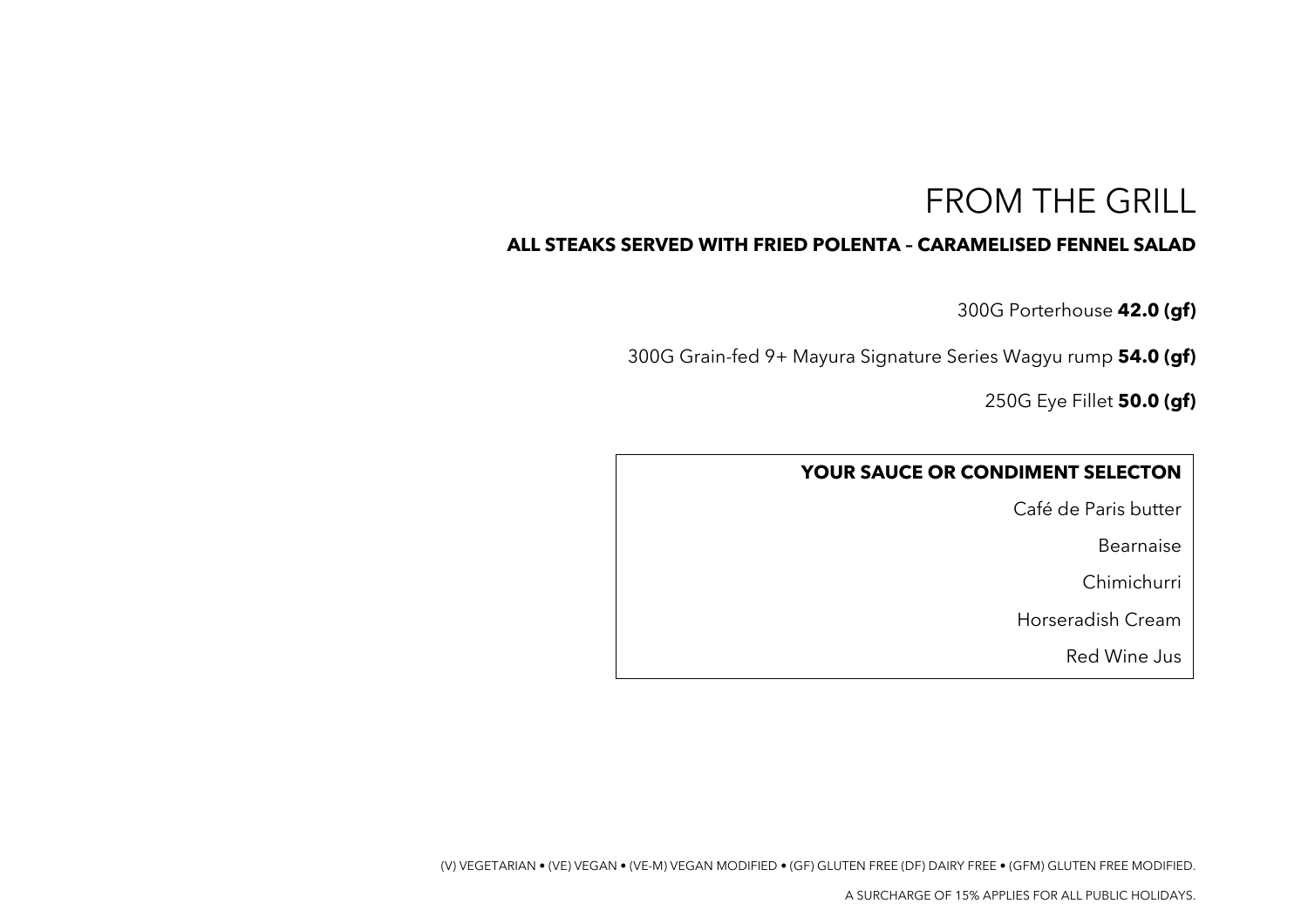#### MAIN COURSE

King George whiting – kitchen salad – tartare – lemon – shoestring fries **40.0 (df) (gfm)**

Spatchcock chicken – pumpkin – vadouvan – beurre noisette – wilted greens **35.0 (gf)**

Porchetta – caramelised fennel salad – mustard & cider cream **35.0 (gf)**

Barramundi – charred cos – snow pea – capers – beurre noisette – orange vinaigrette **35.0 (gf)**

Roasted pumpkin – curry pumpkin – pepitas – coconut yoghurt – roasted beet purée **28.0 (v) (ve) (gf) (df)**

Duck breast – beetroot roasted & pickled – beetroot purée - chocolate – hazelnut **38.0 (gf)**

Saffron paella – mussels – prawns – calamari – chorizo **36.0 (gf) (df)**

Pasta puttanesca – spaghetti – olives – caper – roasted tomatoes – anchovies – chilli – bread crumbs **28.0 (df)**

+ prawns **6.0**

Burnt cabbage – mushroom XO sauce – cashew cream – chilli oil **32.0 (v) (ve) (gf) (df)**

Beef cheek – polenta – beetroot - shallots **34.0 (gf)**